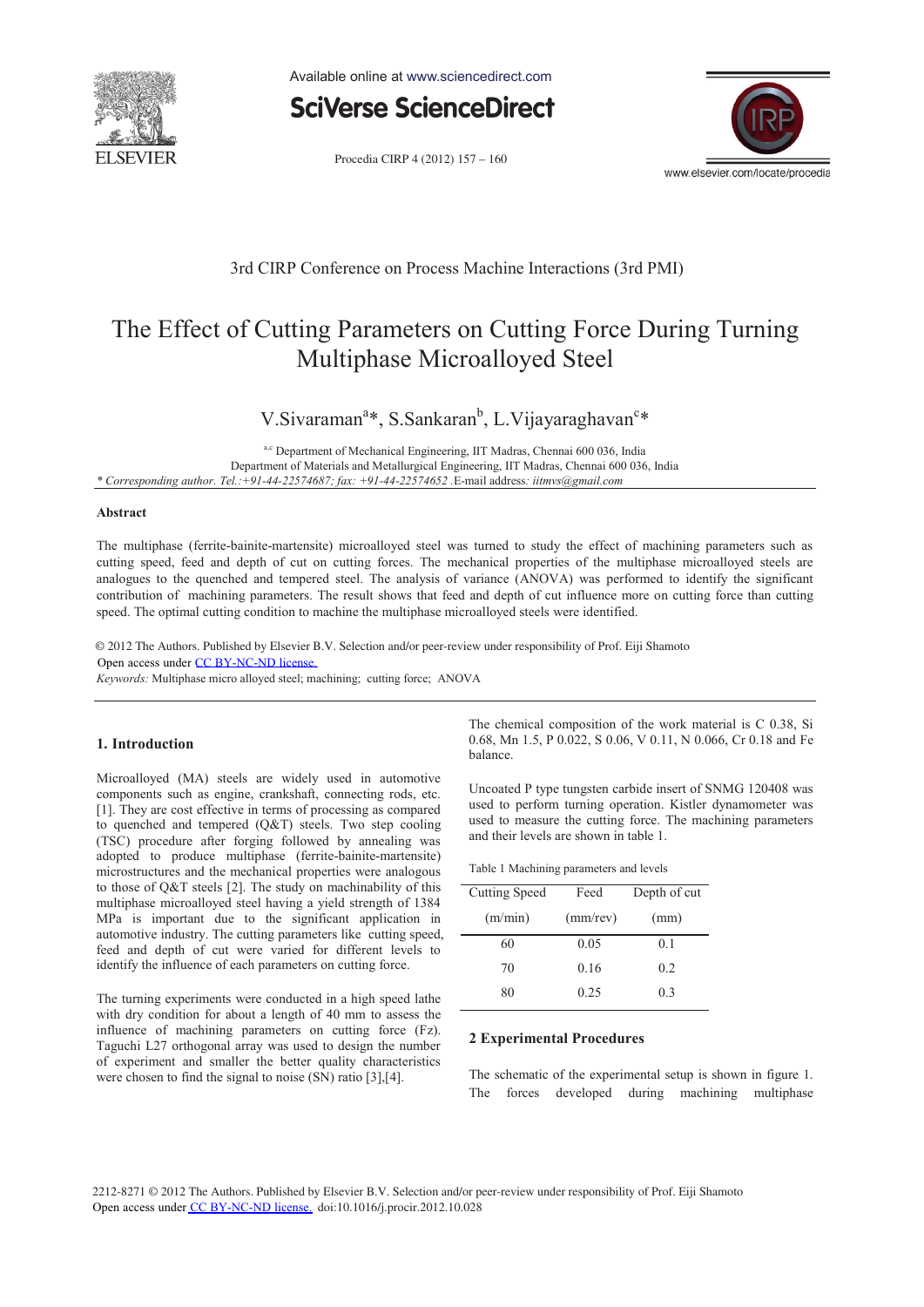microalloyed steel were captured with the help of kistler dynamometer which uses force sensors that works with piezo electric principle and the charge amplifer converts the dynamometer output (electrical charge) in to voltage. A dynoware data acquisition system was used (DAQ) to visualize and to analyze the measured data.



 **Fig. 1** Schematic of experimental setup

2.1 Microstructure and Mechanical properties of multiphase microalloyed steel

The micrograph obtained through optical and scanning electron microscope is shown in figure 2. The microalloyed steel were polished and etched with 2% nital solution to reveal the microstructure. Polygonal ferrite (PF) and bainite-martensite (B-M) colonies are identified in the microstructure. The bulk hardness of the work material is 40-43 HRc and the yield strength of the material is 1384 MPa.





**Fig. 2** Micrograph of multiphase microalloyed steel (a) optical  $(b)$  SEM

- **3. Results and Discussion**
- 3.1 Effect of cutting speed

The cutting force obtained for different cutting speed by varying the feed with constant depth of cut is shown in figure 3. As the cutting speed increases the cutting force decreases. As the feed increases from 0.05 to 0.25 mm/rev the magnitude of all the forces increases. As the cutting speed increases with a feed of 0.05 mm/rev the machining become steady resulting in drop in force. The decrement of force for different speed is moderate for feed 0.16 mm/rev. For a feed of 0.25 mm/rev the cutting forces comes down up to 70 m/min due to thermal softening of work material and then the forces decreases gradually. Similar trend is observed for quenched and tempered and microalloyed steel [5],[6],[7].



 **Fig. 3** Plot on cutting speed vs cutting force.

#### 3.2 Effect of feed

The effect of feed for different cutting velocity with a constant depth of cut is shown in figure 4. The cutting force increases as the feed increases. However the magnitude of the cutting force decreases as the cutting speed increases. This may be due to thermal softening of the work material. For a feed of 0.05 mm/rev the cutting force recorded for a cutting speed of 60 m/min is 150 N whereas for 80 m/min the cutting force recorded is 110 N. This drop in force also occurs for higher feed with various cutting speed by keeping the depth of cut constant. This decrease in force is due to thermal softening of the work material during machining.



**Fig. 4** Plot on feed vs cutting force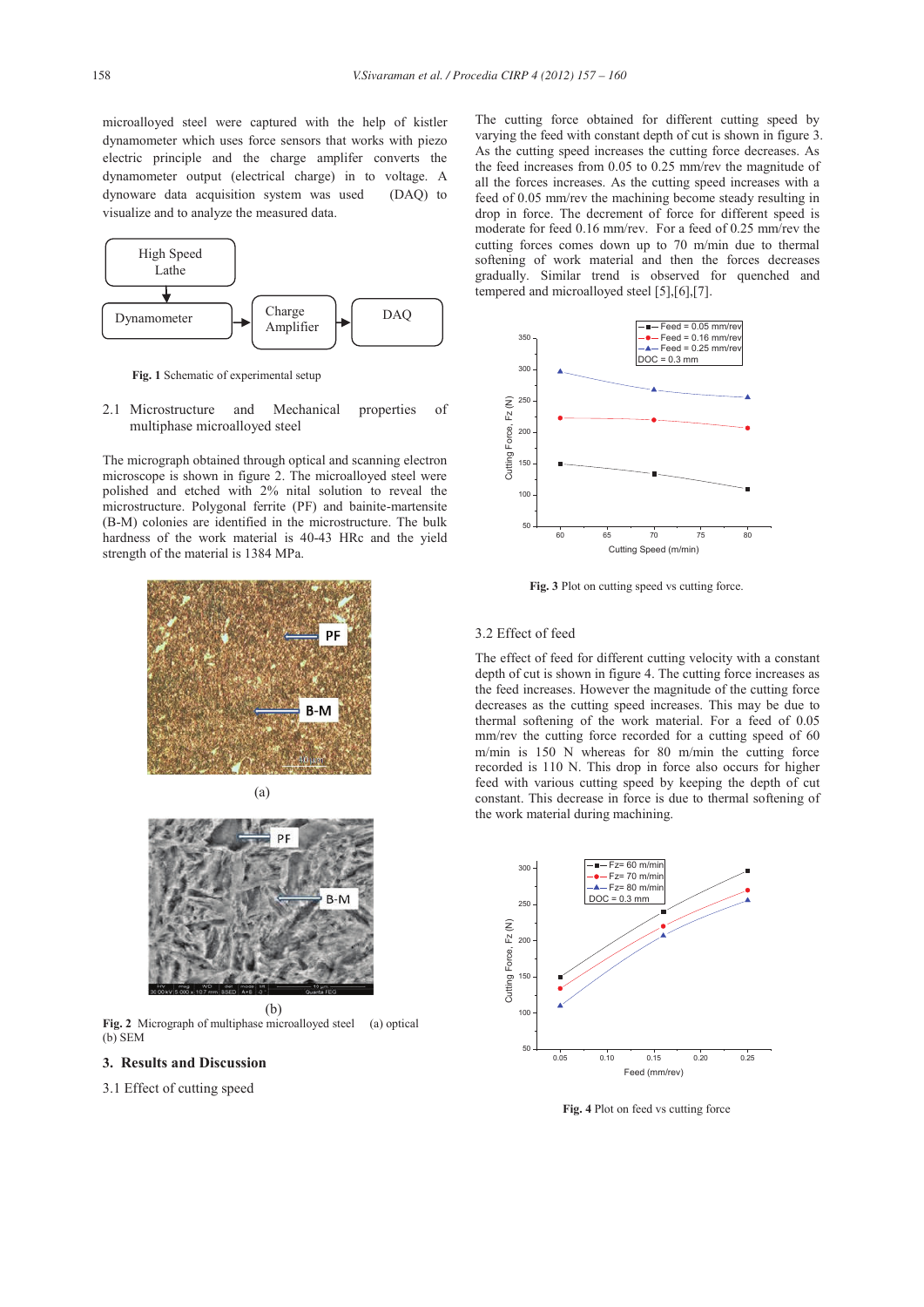#### 3.3 Effect of depth of cut

The influence of depth of cut on cutting forces for different cutting velocity with constant feed is shown in figure 5. The cutting force increases as the depth of cut increases. The cutting force for a velocity of 60 m/min is increasing steadily for different depth of cut. As the cutting velocity is increased to 80 m/min the magnitude of cutting force decreased compared to the cutting force obtained for 60 m/min. When the cutting velocity is increased from 60 m/min to 70 m/min at 0.1 mm depth of cut the forces are increasing. This may be due to formation of BUE. For higher depth of cut, the forces are lower compared to other two cutting velocities (60m/min & 80 m/min). This effect may be due to the thermal softening of the work material and also may be due to the influence of change in working rake angle due to the formation of BUE



 **Fig. 5** Plot on depth of cut vs cutting force

#### 3.4 Built-up edge (BUE) formation

The built-up edge formation is observed for selected cutting conditions. The BUE influence the trend of the cutting force for different cutting parameters. Zeiss stemi 2000CS stereo microscope was used to observe the built-up edge formation for different cutting edges. The BUE formation on tip of the tool directly affects the cutting force [8]. The figure 6 shows the formation of built-up edge for a cutting velocity of 70 m/min, depth of cut 0.1 mm with a feed of 0.25 mm/rev.



 **Fig. 6** BUE formation at cutting edge

The multiphase microalloyed steel produce less cutting force compared to existing high strength low alloy steel like AISI 4340 [9]. The polygonal ferrite (PF) and bainite present in the steels facilitate easy machinability of microalloyed steel.

#### 3.5 ANOVA for cutting forces

Analysis of variance was performed at 95% confident level to identify the significance of each cutting parameters. From table 2 under probability (P) the values less than 0.05 (5% significance level) indicates the significant parameters that influence the cutting force. The significant parameters are shown in bold form. It is observed that feed and depth of cut are the parameters which contribute significantly for the cutting force. The cutting speed and the interaction between the parameters are insignificant.

| Table 2 ANOVA for Means |  |
|-------------------------|--|
|-------------------------|--|

| Para                            | Degree<br>of   | Sum of<br>square | Mean<br>square | Probability | $\frac{0}{0}$<br>Combination |
|---------------------------------|----------------|------------------|----------------|-------------|------------------------------|
| meters                          | freedom        |                  |                |             |                              |
| Speed                           | $\overline{2}$ | 14.441           | 7.221          | 0.100       | 2.886                        |
| Feed                            | $\overline{2}$ | 254.830          | 127.415        | 0.000       | 50.943                       |
| <b>DOC</b>                      | $\overline{2}$ | 170.684          | 85.342         | 0.000       | 34.121                       |
| (Speed)<br>X<br>(Feed)          | $\overline{4}$ | 18.804           | 4.701          | 0.183       | 3.759                        |
| (Speed)<br>$\mathbf x$<br>(DOC) | $\overline{4}$ | 17.676           | 4.419          | 0.202       | 3.533                        |
| (Feed)<br>X<br>(DOC)            | $\overline{4}$ | 5.263            | 1.316          | 0.693       | 1.052                        |
| Error                           | 8              | 18.524           | 2.315          |             | 3.703                        |
| Total                           | 26             | 500.222          |                |             | 100.000                      |

The main effect plot was constructed by using Taguchi orthogonal array technique with the help of Minitab software. The signal to noise ratio was found by considering smaller the better quality characteristics. The plot between data means and mean of signal to noise ratio is shown in figure 7. From figure the optimum parameters are found be cutting speed 80 m/min, feed 0.05 mm/rev, depth of cut 0.1 mm. The force obtained for optimum parameter is minimum and is recorded as 41 N.



 **Fig. 7** Main effect plot for cutting force